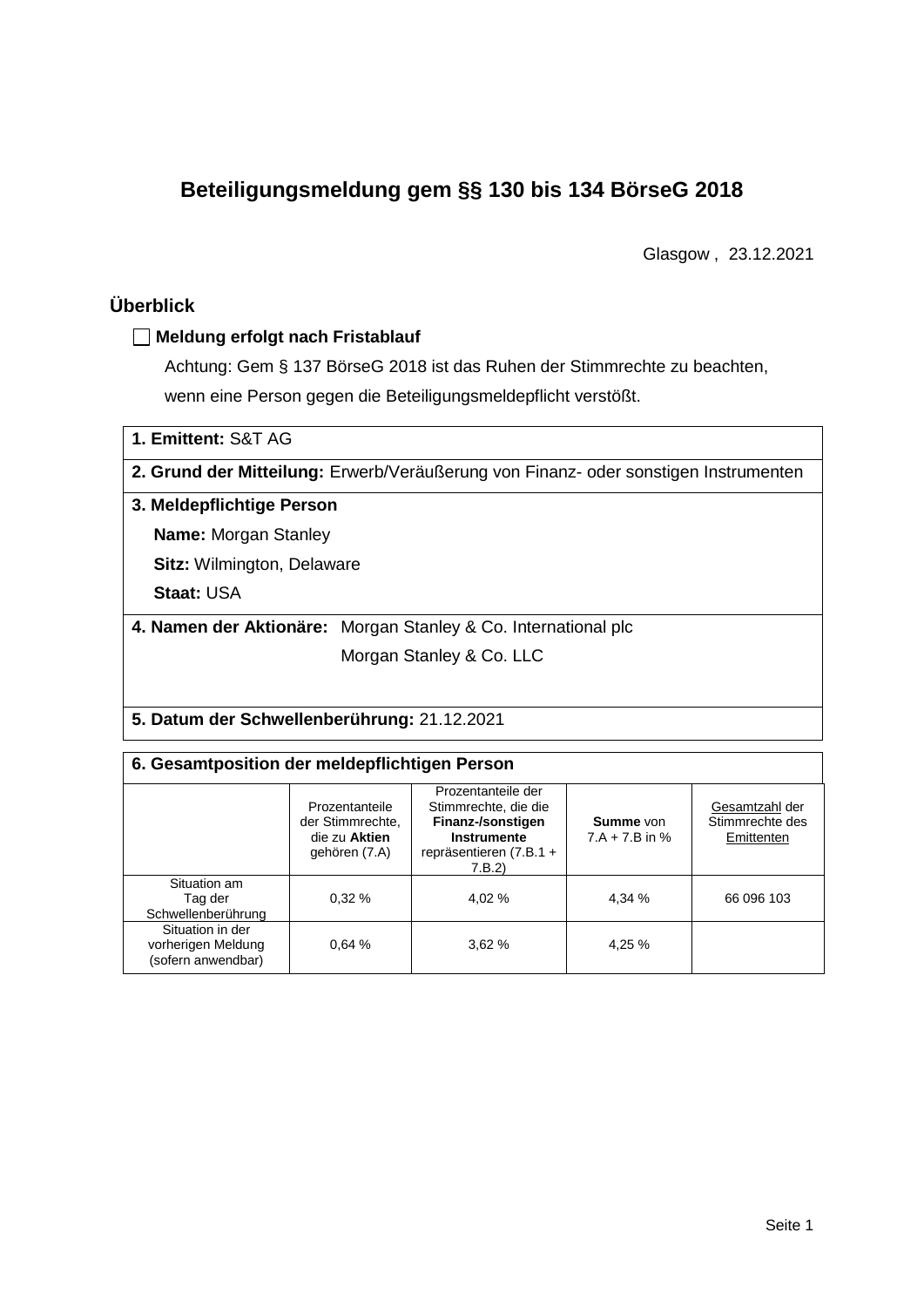# **Details**

# **7. Details über die gehaltenen Instrumente am Tag der Berührung der Schwelle:**

| A: Stimmrechte, die zu Aktien gehören |                                    |                                                         |                                    |                                      |  |  |  |
|---------------------------------------|------------------------------------|---------------------------------------------------------|------------------------------------|--------------------------------------|--|--|--|
|                                       |                                    | Anzahl der Stimmrechte<br>Prozentanteil der Stimmrechte |                                    |                                      |  |  |  |
| <b>ISIN der Aktien</b>                | Direkt<br>$(S$ 130 BörseG<br>2018) | Indirekt<br>$(S$ 133 BörseG<br>2018)                    | Direkt<br>$(S$ 130 BörseG<br>2018) | Indirekt<br>$(S$ 133 BörseG<br>2018) |  |  |  |
| AT0000A0E9W5                          |                                    | 209 053                                                 |                                    | 0.32%                                |  |  |  |
| Subsumme A                            |                                    | 209 053                                                 |                                    | 0.32%                                |  |  |  |

| B 1: Finanzinstrumente / sonstige Instrumente gem § 131 Abs 1 Z 1 BörseG 2018                                                                        |             |              |           |       |  |  |
|------------------------------------------------------------------------------------------------------------------------------------------------------|-------------|--------------|-----------|-------|--|--|
| Anzahl der Stimmrechte<br>Prozentanteil der<br>Art des Instruments<br>Ausübungsfrist<br>die erworben werden<br>Verfalldatum<br>Stimmrechte<br>können |             |              |           |       |  |  |
| Right of recall over<br>securities lending<br>agreements                                                                                             | at any time | at any time  | 2 657 182 | 4.02% |  |  |
|                                                                                                                                                      |             | Subsumme B.1 | 2657182   | 4.02% |  |  |

| B 2: Finanzinstrumente / sonstige Instrumente gem § 131 Abs 1 Z 2 BörseG 2018                                               |  |  |              |  |                                     |  |
|-----------------------------------------------------------------------------------------------------------------------------|--|--|--------------|--|-------------------------------------|--|
| Physisches oder<br>Art des<br>Anzahl der<br>Ausübungsfrist<br>Verfalldatum<br>Cash Settlement<br>Stimmrechte<br>Instruments |  |  |              |  | Prozentanteil<br>der<br>Stimmrechte |  |
|                                                                                                                             |  |  |              |  |                                     |  |
|                                                                                                                             |  |  | Subsumme B.2 |  |                                     |  |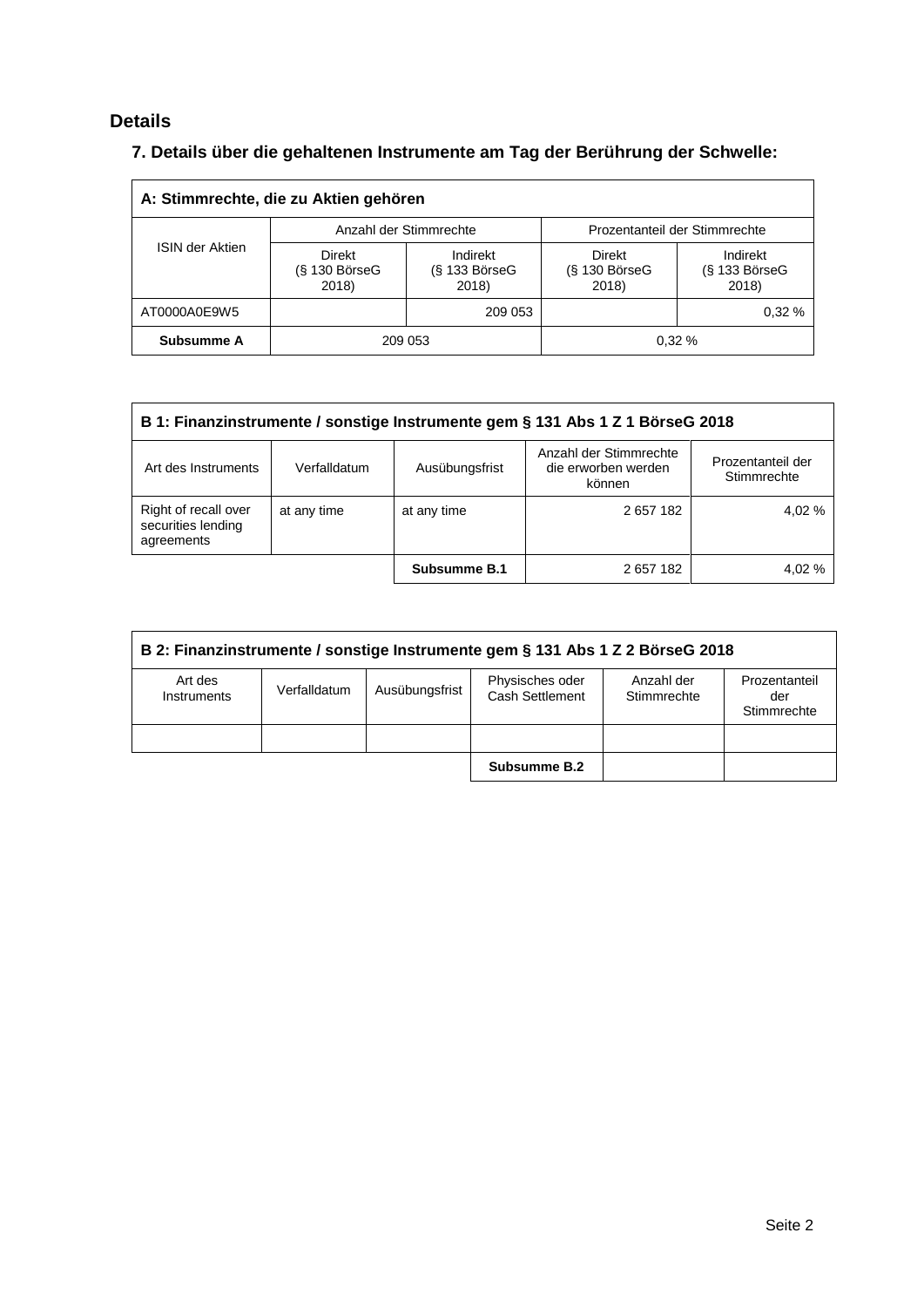### **8. Information in Bezug auf die meldepflichtige Person:**

Die meldepflichtige Person (Punkt 3) wird nicht von einer natürlichen/juristischen Person kontrolliert und kontrolliert auch keine andere Person, die direkt oder indirekt Instrumente am Emittenten hält.

 $\boxtimes$  Volle Kette der kontrollierten Unternehmen, über die die Stimmrechte und/oder Finanz-/sonstigen Instrumente gehalten werden, beginnend mit der obersten kontrollierenden natürlichen oder juristischen Person:

| Ziffer           | <b>Name</b>                                            | Direkt kontrolliert<br>durch Ziffer | Direkt gehaltene<br>Stimmrechte in<br>Aktien (%) | Direkt gehaltene<br>Finanz-<br>/sonstige<br>Instrumente $(\%)$ | Total von beiden<br>$(\%)$ |
|------------------|--------------------------------------------------------|-------------------------------------|--------------------------------------------------|----------------------------------------------------------------|----------------------------|
| 1                | Morgan Stanley                                         |                                     |                                                  |                                                                |                            |
| $\boldsymbol{2}$ | Morgan Stanley<br>Capital<br>Management,<br><b>LLC</b> | 1                                   |                                                  |                                                                |                            |
| 3                | Morgan Stanley<br>Domestic<br>Holdings, Inc.           | $\overline{2}$                      |                                                  |                                                                |                            |
| $\overline{4}$   | Morgan Stanley<br>& Co. LLC                            | 3                                   | 0,07%                                            | 2,02 %                                                         | 2,09 %                     |
| 5                | <b>Prime Dealer</b><br>Services Corp.                  | $\overline{4}$                      | 0,00 %                                           | 0,02%                                                          | 0,02%                      |
| 6                | Morgan Stanley<br>International<br>Holdings Inc.       | 1                                   |                                                  |                                                                |                            |
| 7                | Morgan Stanley<br>International<br>Limited             | 6                                   |                                                  |                                                                |                            |
| 8                | Morgan Stanley<br>Investments<br>(UK)                  | 7                                   |                                                  |                                                                |                            |
| 9                | Morgan Stanley<br>& Co.<br>International plc           | 8                                   | 0,25 %                                           | 1,98 %                                                         | 2,23 %                     |
|                  |                                                        |                                     |                                                  |                                                                |                            |

## **9. Im Falle von Stimmrechtsvollmacht**

Datum der Hauptversammlung: -

Stimmrechtsanteil nach der Hauptversammlung: - entspricht - Stimmrechten

### **10. Sonstige Kommentare:**

-

Glasgow am 23.12.2021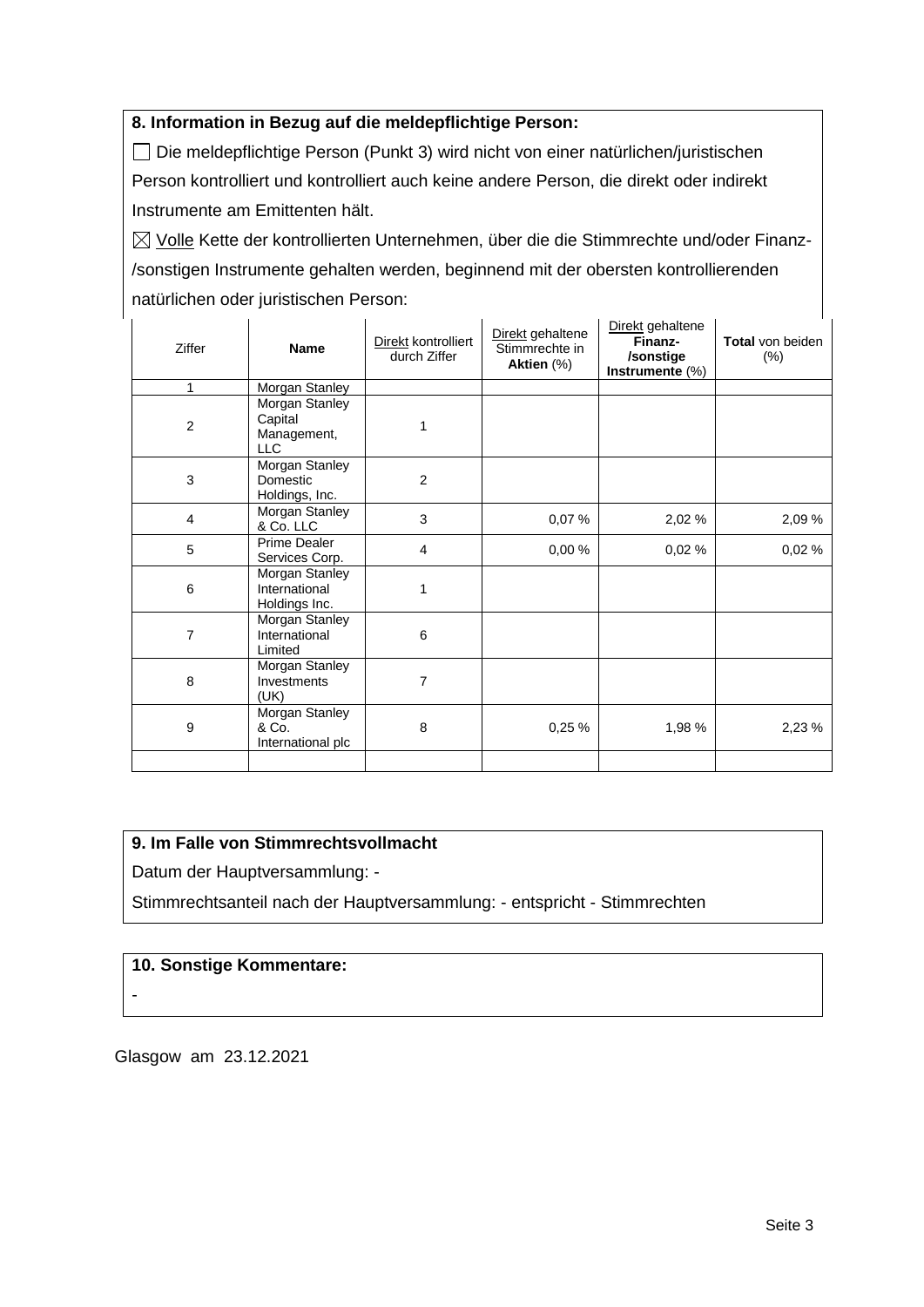# **Major holdings notification pursuant to Sec. 130 to 134 BörseG 2018**

Glasgow , 23.12.2021

## **Overview**

### **Notification made after deadline**

Caution: In case of violations of major holdings notification rules, please pay attention to Section 137 BörseG 2018 (Suspension of voting rights)

**2. Reason for the notification:** Acquisition or disposal of financial/other instruments

#### **3. Person subject to notification obligation**

**Name:** Morgan Stanley

**City:** Wilmington, Delaware

**Country:** USA

**4. Name of shareholder(s):** Morgan Stanley & Co. International plc

Morgan Stanley & Co. LLC

#### **5. Date on which the threshold was crossed or reached:** 21.12.2021

## **6. Total positions**

|                                                                                | % of voting rights<br>attached to<br>shares $(7.A)$ | % of voting rights<br>through<br>financial/other<br>instruments $(7.B.1 +$<br>7.B.2) | <b>Total</b> of both in %<br>$(7.A + 7.B)$ | Total number of<br>voting rights of<br>issuer |  |  |
|--------------------------------------------------------------------------------|-----------------------------------------------------|--------------------------------------------------------------------------------------|--------------------------------------------|-----------------------------------------------|--|--|
| Resulting situation on the<br>date on which threshold<br>was crossed / reached | 0.32%                                               | 4.02 %                                                                               | 4,34 %                                     | 66 096 103                                    |  |  |
| Position of previous<br>notification (if applicable)                           | 0.64%                                               | 3.62%                                                                                | 4,25 %                                     |                                               |  |  |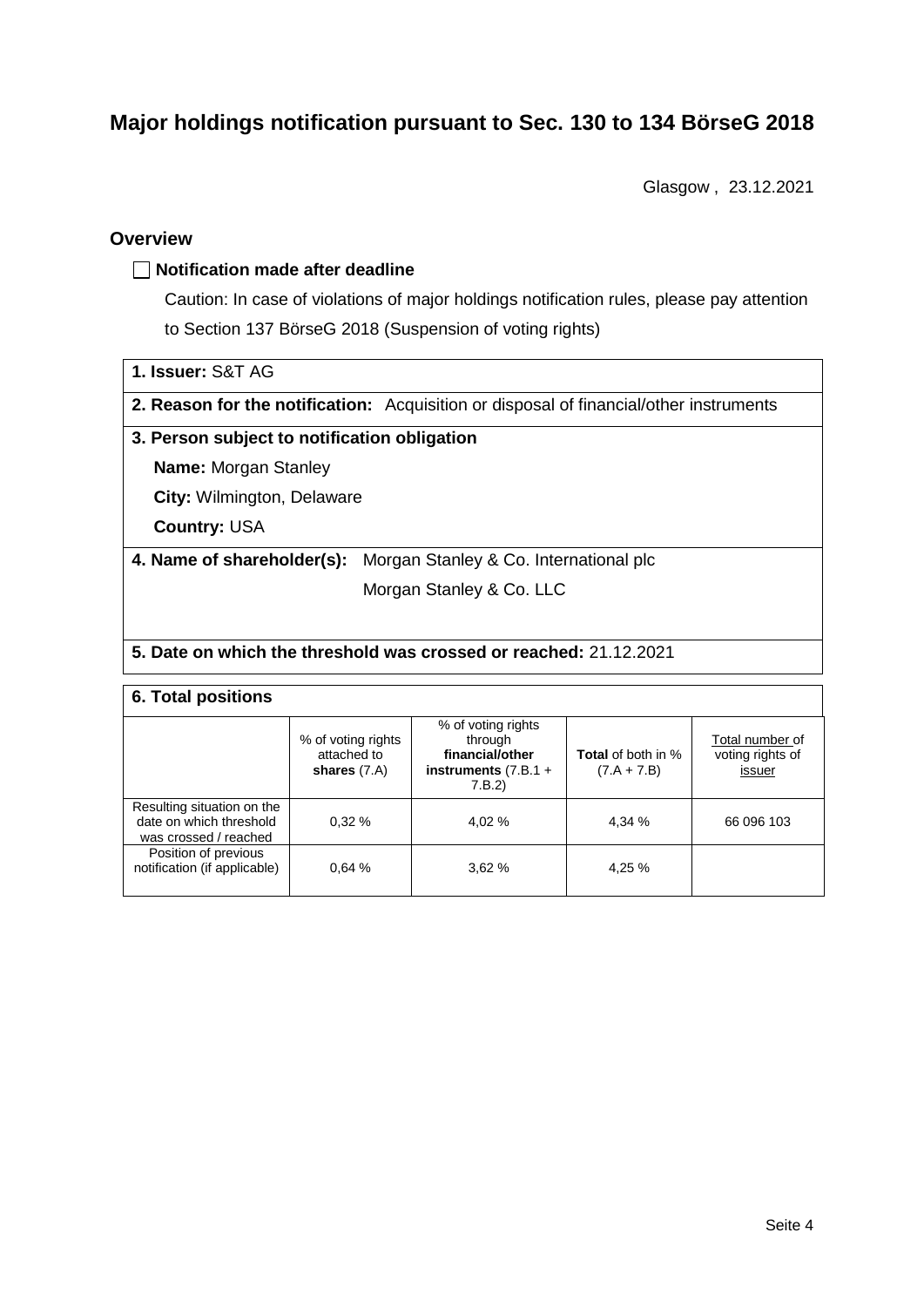# **Details**

# **7. Notified details of the resulting situation:**

| A: Voting rights attached to shares |                                           |                                      |                                    |                                      |  |  |
|-------------------------------------|-------------------------------------------|--------------------------------------|------------------------------------|--------------------------------------|--|--|
|                                     |                                           | Number of voting rights              | % of voting rights                 |                                      |  |  |
| <b>ISIN Code</b>                    | <b>Direct</b><br>(Sec 130 BörseG<br>2018) | Indirect<br>(Sec 133 BörseG<br>2018) | Direct<br>(Sec 130 BörseG<br>2018) | Indirect<br>(Sec 133 BörseG<br>2018) |  |  |
| AT0000A0E9W5                        |                                           | 209 053                              |                                    | 0.32%                                |  |  |
| <b>SUBTOTAL A</b>                   |                                           | 209 053                              |                                    | 0.32%                                |  |  |

| B 1: Financial / Other Instruments pursuant to Sec. 131 para. 1 No. 1 BörseG 2018 |                        |                     |                                                                                      |                    |  |  |
|-----------------------------------------------------------------------------------|------------------------|---------------------|--------------------------------------------------------------------------------------|--------------------|--|--|
| Type of instrument                                                                | <b>Expiration Date</b> | Exercise Period     | Number of voting<br>rights that may be<br>acquired if the<br>instrument is exercised | % of voting rights |  |  |
| Right of recall over<br>securities lending<br>agreements                          | at any time            | at any time         | 2 657 182                                                                            | 4.02 %             |  |  |
|                                                                                   |                        | <b>SUBTOTAL B.1</b> | 2657182                                                                              | 4,02%              |  |  |

| B 2: Financial / Other Instruments pursuant to Sec. 131 para. 1 No. 2 BörseG 2018 |                    |                    |                               |                            |                       |  |
|-----------------------------------------------------------------------------------|--------------------|--------------------|-------------------------------|----------------------------|-----------------------|--|
| Type of instrument                                                                | Expiration<br>Date | Exercise<br>Period | Physical /<br>Cash Settlement | Number of<br>voting rights | % of voting<br>rights |  |
|                                                                                   |                    |                    |                               |                            |                       |  |
|                                                                                   |                    |                    | <b>SUBTOTAL B.2</b>           |                            |                       |  |